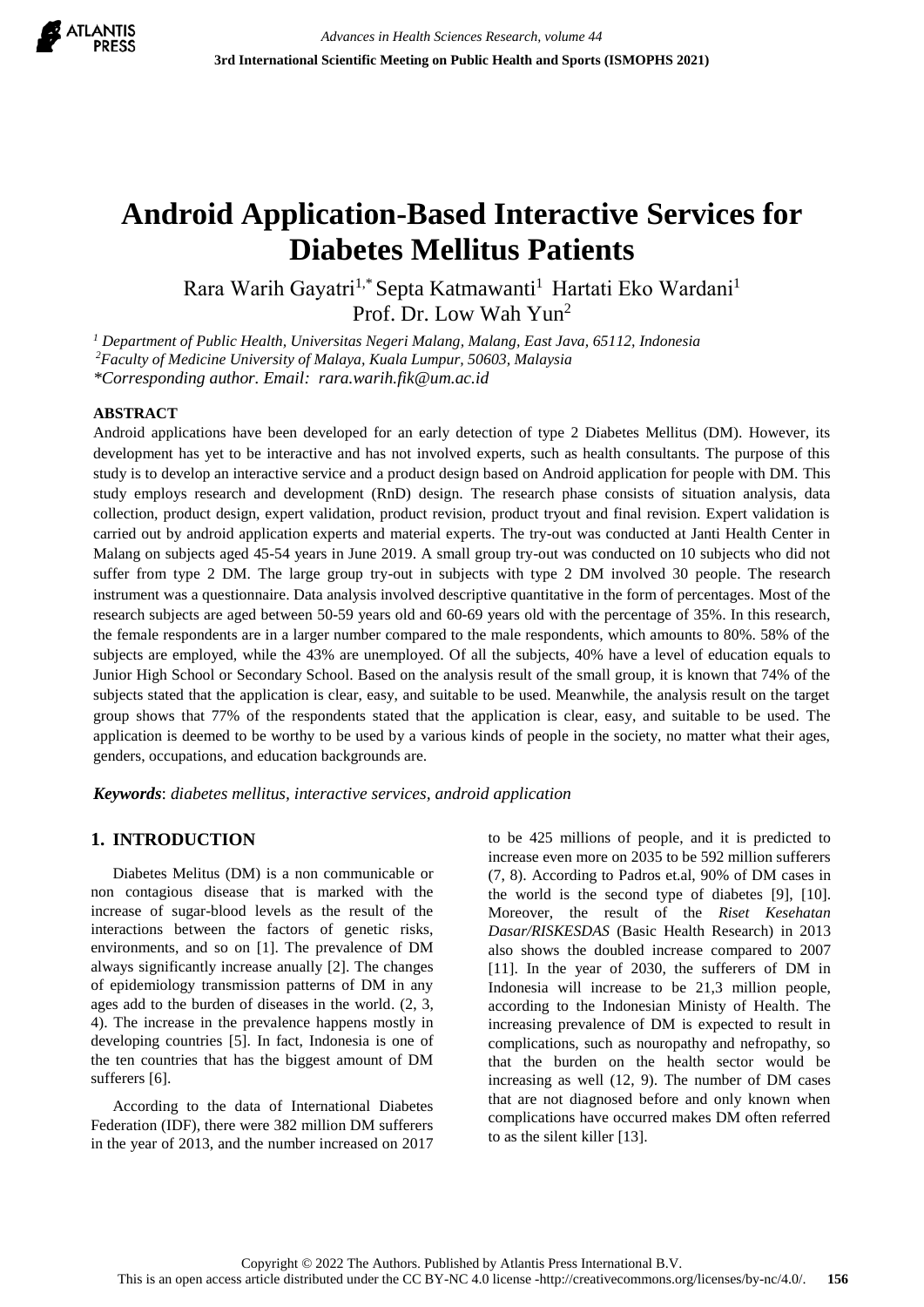The number of undiagnosed DM patients in 2013 was 175 million out of 382 DM sufferers [7], while 0.6% or about 1 million people aged over 15 years who felt symptoms of DM but had not yet been diagnosed with certainty were recorded in Indonesia in the same year [10]. Padros et al stated that one of the contributors to the increased prevalence of DM is the 5-10% total prediabetes population each year [9]. According to the data at Cipto Mangun Kusumo Hospital in Jakarta, 54% of people with DM have experienced retinopathy or proteinuria complications when they arrive at the hospital. This shows that there is a lack of integrated services involving many disciplines.

The improvement of public health services must be done to compensate for the high number of DM sufferers today [14]. Controlling risk factors in both key populations and at-risk populations is one way to prevent this increase in prevalence [15]. Alaqeel believes that this can be prevented by developing an early detection program for DM so that the number of DM sufferers can be controlled [16]. In this digital era, one form of intervention that can be done is the approach through digital media, which is currently popular with the public, namely smartphones [17]. The development of a DM early detection application on Android to help people know their risk for being infected by DM is now in progress [18]. However, in the process of its development, some updates are still needed so that the application can be used by all levels of society.

# **2. MATERIALS AND METHOD** *2.1. Design*

This research uses the Research and Development method. Broadly speaking, this method is divided into two major parts, namely product design and the product of Android application itself. For the first year, the RnD method is focusing on the product design, while the second year is focusing on testing the product design to the targets. The procedure of this study adapted Sugiyono's development model [19] with a few modifications, which are illustrated in Figure 1.

Broadly speaking, the steps of this study are divided into 3 macro stages, namely the preliminary study stage, the development stage, and the trial stage. In the preliminary study, a literature review was conducted to identify the need for an android application for DM disease services, then a data analysis was performed. At the development stage, the researcher designs the application, and the development is then validated by media and material experts. Meanwhile, the implementation of the android application to the research subjects is carried out at the trial stage, and ultimately the results will be measured.

The product design chart in this study is illustrated in Figure 2.

The review of the application system used for DM disease interactive services is made using the Android operating system and is designed for smartphones. This application can run on android API level 8 (Android 2.2 Froyo) to API level 19 (Android 4.4 KitKat). Specifically, the software that is used to develop the Android application for early detection of DM disease is CorelDraw X6 and Adobe Flash Professional CS6.

# **2.2.** *Population and Study Setting*

The product development trial was conducted at the Public Health Center (*PUSKESMAS/Pusat Kesehatan Masyarakat*) in Janti, Malang, on the visitors aged 45-54 years in June 2019. Previously, a small group trial was conducted on 10 randomly selected people. The sampling technique in this study uses quota sampling, with a minimum sample size of 30. This is due to the limited research time.

# *2.3. Data Collection*

#### *2.3.1.The Collection of Validation Data*

Product design validation is a stage carried out by experts to provide an assessment of the product. Each expert was asked to rate the design so that the weaknesses and strengths could be further identified. The experts in question consisted of IT experts and content experts. In the design validation process, the instruments needed are in the form of a questionnaire containing a number of close-ended questions where answers to the questions are provided. The measurement scale used as a reference is the Likert scale. Then, the experts will provide answers by crossing (X) on the answer they think as appropriate.

#### *2.3.2.The Collection of Trial Data*

The trial instrument is a questionnaire. The questionnairre consists of a set of questions regarding the usage of the android application to detect DM disease, and whether or not they fulfill the users expectations.

# *2.4. Data Analysis 2.4.1.Experts Validation*

The assessment by the experts are adjusted to the appropriate numbers. The range of the score is as follows:

- $a = V$ ery suitable
- $b =$ Suitable
- $c =$  Suitable enough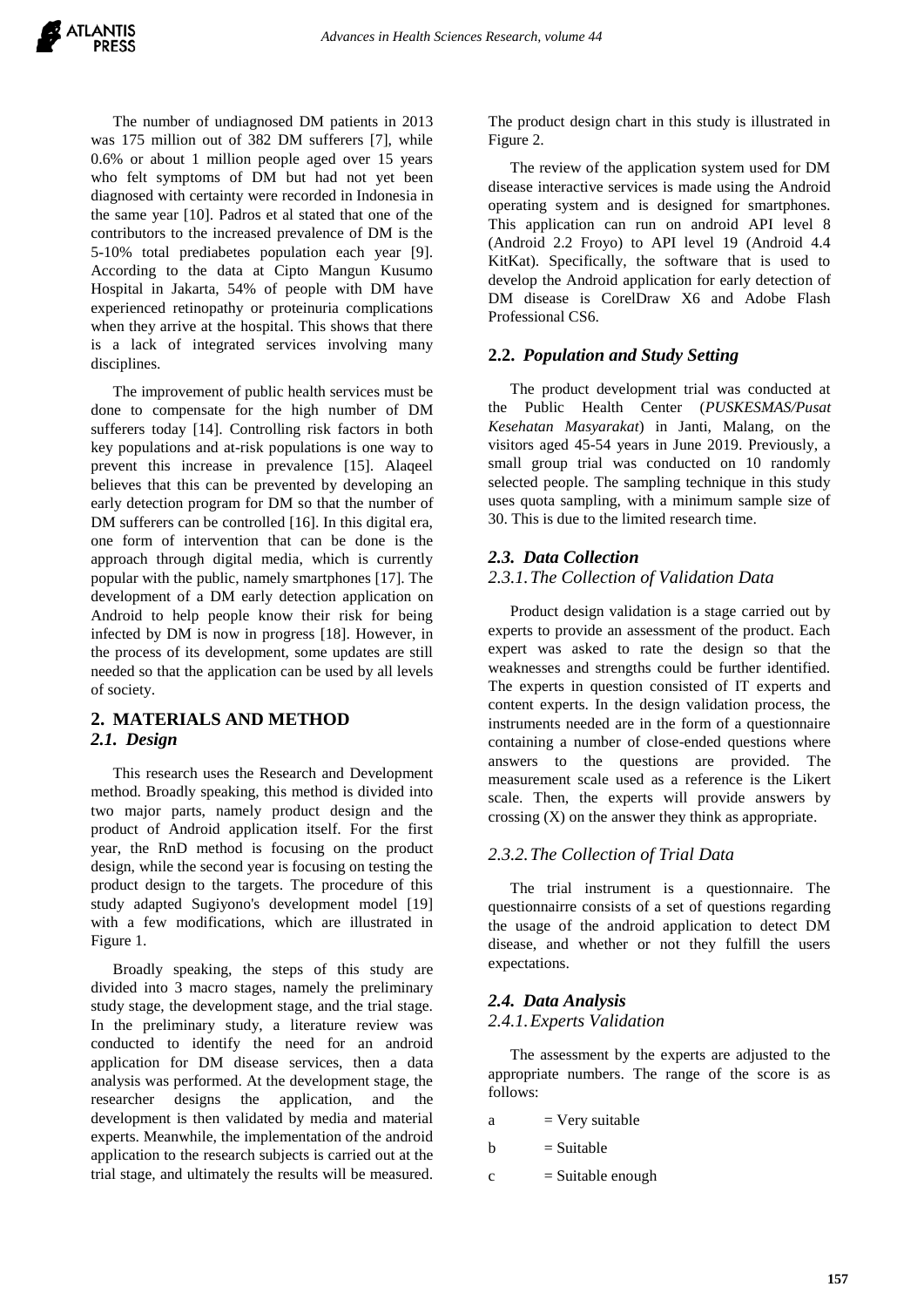#### $d = Unsuitable$

The next assessment score is based on the analysis using a simple descriptive quantitative analysis, which is the calculation of percentage. The scoring category refers to the category of assessment:

| $76 - 100\%$ | $=$ Very worthy   |
|--------------|-------------------|
| $51 - 75%$   | $=$ Worthy        |
| $26 - 50\%$  | $=$ Worthy enough |
| $0 - 25%$    | $=$ Not worthy    |

# *2.4.2. Trial*

The test data analysis technique used is a simple descriptive data analysis technique, which is percentage. The value obtained from each indicator, i.e. the total value of each indicator, is calculated by the maximum amount and multiplied by 100%, more details can be seen in the calculation below.

$$
P = \frac{f}{N} \times 100\%
$$

Notes:

 $P =$  Percentage

 $f =$  the frequency that is being sought or the score obtained

 $N =$  Number of cases or maximum score

Furthermore, based on the percentage value, the results of user responses are determined, referring to the categories according to Khabibah (2006) in Wulandari and Waryanto (2012), namely:

| $85\% \ge$ responds       | $=$ Very positive (very high) |
|---------------------------|-------------------------------|
| $70\% \le$ responds < 85% | $=$ Positive (high)           |
| $50\% \le$ responds < 70% | $=$ Negative (low)            |
| responds $<$ 50%          | $=$ Very negative (Very low)  |

#### **3. ETHICAL ASPECTS**

Written informed consent was given to all participants. The study was approved by the Local Ethics Committees at Universitas Brawijaya Malang, Indonesia.

#### **4. RESULTS**

#### **4.1. The Frequency Distribution of Respondents**

#### *4.1.1.The Frequency Distribution of Respondents based on Ages*

The respondents of this study have an age range of 30-79 years. The age group with the highest number of respondents is the age group of 50-59 years and 60-69 years with a percentage of 35% each. Meanwhile, the lowest age group is 70-79 years, which is 5%. For further information, see Table 1.

|               |  | Table 1. The Frequency Distribution of Respondents |
|---------------|--|----------------------------------------------------|
| based on Ages |  |                                                    |

| <b>Age Group</b> | n  | $\frac{6}{9}$ |
|------------------|----|---------------|
| $30-39$          |    | 10            |
| 40-49            |    | 15            |
| 50-59            |    | 35            |
| 60-69            | 14 | 35            |
| 70-79            |    |               |
| <b>Total</b>     |    | 100           |

# *4.1.2. The Frequency Distribution of Respondents based on Genders*

There were more female respondents in this study than male respondents. The percentage of female respondents was 80%, while male respondents were 20%. A clearer description of the frequency distribution of respondents by sex can be seen in Table 2.

**Table 2.** The Frequency Distribution of Respondents based on Genders

| Sex          | n | 0   |
|--------------|---|-----|
| Male         |   |     |
| Female       |   | 80  |
| <b>Total</b> |   | 100 |

# *4.1.3. The Frequency Distribution of Respondents based on Employment Status*

As many as 58% of respondents in this study were workers, and 43% of respondents did not work. A clearer description of the frequency distribution of respondents based on employment status can be seen in Table 3.

**Table 3.** The Frequency Distribution of Respondents based on Occupations

| <b>Employment Status</b> |     |
|--------------------------|-----|
| Employed                 |     |
| Unemployed               |     |
| Total                    | 100 |

# *4.1.4. The Frequency Distribution of Respondents based on Level of Education*

Based on the results of the study listed in Table 4 regarding the frequency distribution of respondents based on their level of education, it is known that 40% of respondents have an equivalent level of junior high school. Whereas respondents who are in University level were 10%, and respondents who have an elementary and high school education level were 25% each.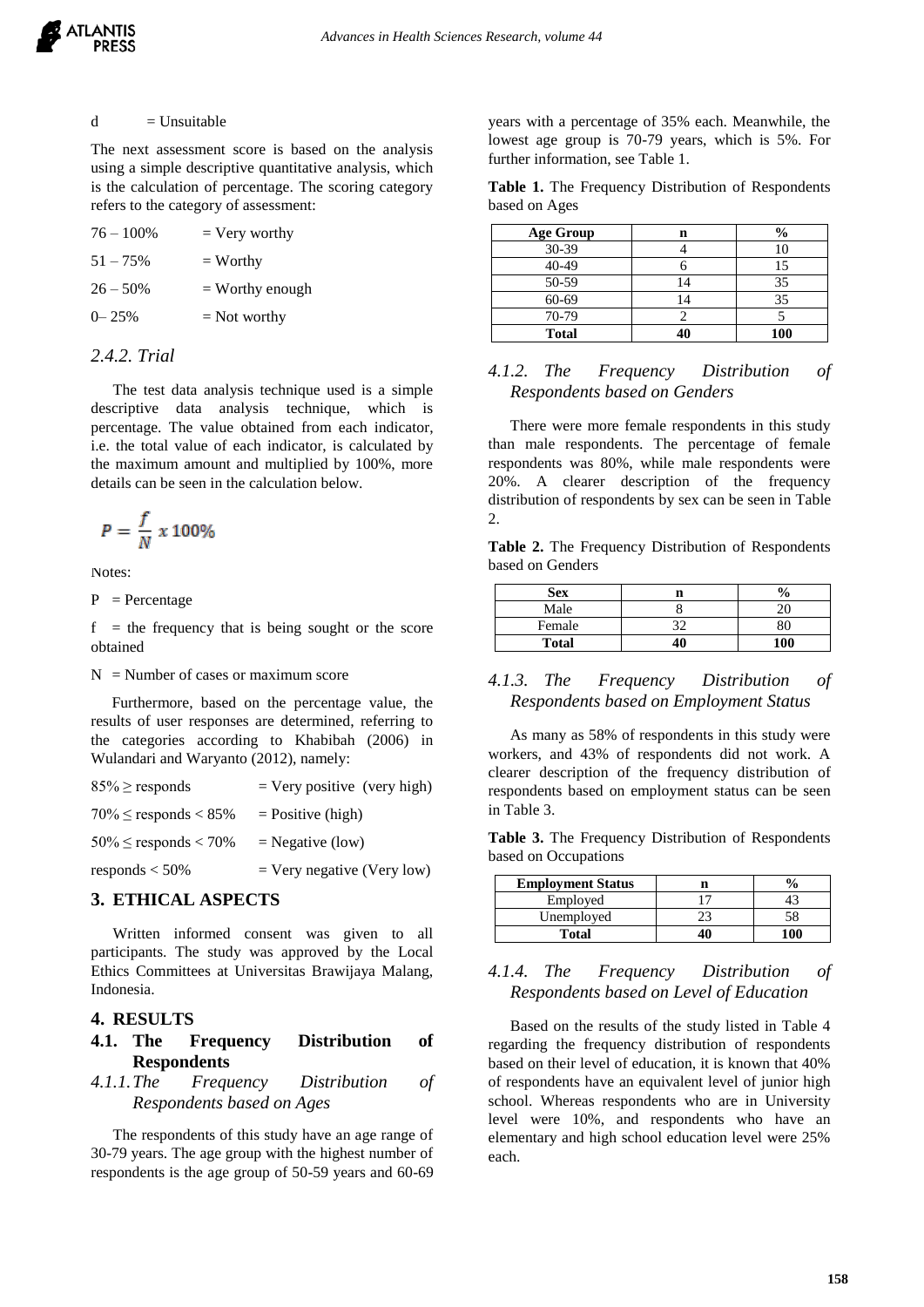

| <b>Education Level</b> |    | $\frac{0}{0}$ |
|------------------------|----|---------------|
| Elementary             |    | 25            |
| Secondary              | 16 |               |
| High School            |    | 25            |
| University             |    |               |
| <b>Total</b>           |    | 100           |

**Table 4.** The Frequency Distribution of Respondents based on Level of Education

#### **4.2. User Evaluation Result**

4.2.1. *The Trial Result of the Small Group (Non DM)*

Based on the results of the analysis in small groups, it is known that 74% of the respondents stated that this application is clear, easy, and suitable for use while 25% of the respondents stated that this application is very clear, very easy and very suitable for use. The results of the small group trial questionnaire can be seen in Table 5.

**Table 5.** The Trial Result of the Small Group (Non DM)

| Category     |     |
|--------------|-----|
| Very Clear   | 25  |
| Clear        |     |
| Unclear      |     |
| Very Unclear |     |
| <b>Total</b> | 100 |

## *4.2.2. The Trial Result of the Target Group*

Based on the analysis of the target group, 77% of the respondents stated that this application was clear, easy and appropriate to use, while 17% of respondents stated that this application was very clear, very easy and very suitable for use. The results of the target group trial questionnaire can be seen in Table 6.

**Table 6.** The Trial Result of the Target Group

| Category     |    |       |
|--------------|----|-------|
| Very clear   |    |       |
| Clear        | 23 |       |
| Unclear      |    |       |
| Very Unclear |    |       |
| <b>Total</b> |    | 1 A 1 |

#### *4.2.3. Overall Evaluation Results*

Based on the table above, 78% of the respondents stated that this application was clear, easy, and suitable for use, while 19% of respondents stated that this application was very clear, very easy, and very suitable for use. The results of the target group trial questionnaire can be seen in Table 7.

#### **Table 7.** Overall Evaluation Results

| Category     | $\frac{0}{0}$ |
|--------------|---------------|
| Very Clear   |               |
| Clear        |               |
| Unclear      |               |
| Very Unclear |               |
| <b>Total</b> | 100           |

# **5. DISCUSSION**

In product trials related to the aspects of appearance, content, usefulness, and convenience, the results showed that the majority of the respondents rated this application as clear, easy, and suitable for use as an early detection tool for DM. This application is considered as an appropriate application to be used by various groups of people of different ages, genders, employment status, and education levels. This shows that the DM early detection application can be used by users with various backgrounds.

Demographic factors are very influential in the success of product output, because this product, which was developed on a smartphone, plays an important role in educating its users, as well as recording data to find out how much the user is at risk of DM [20]. Therefore, to find out how much the ability of this application to provide accurate and meaningful information to users, it is necessary to validate before testing the target [21]. One aspect that is needed to support changes in healthier lifestyles through smartphone applications is the available features and user personal factors [22].

Diseases' early detection applications on smartphone devices have now been widely developed [23], [24]. Among the 50,000 applications on the available devices, some can be downloaded and used at no charge [23]. One example of this innovation is the DM early detection application developed on the Android system by applying different methods and several tests to determine the risk factors [25]. The American Diabetes Association (ADA) has created an online calculator to calculate the DM risk of its users and can only be accessed through the ADA official website before the Android-based application is created, where the online calculator displays a few simple questions and the accumulation of answer points will show how many factors of risks held by these users [26].

The development of early disease detection systems is currently mostly done on android systems [25], [27]. This is associated with a higher number of Android users than iOS system users, so the application range becomes wider [28]. Many things must be considered in developing an android application even though it has a broad reach [29]. Criteria that must be met by health applications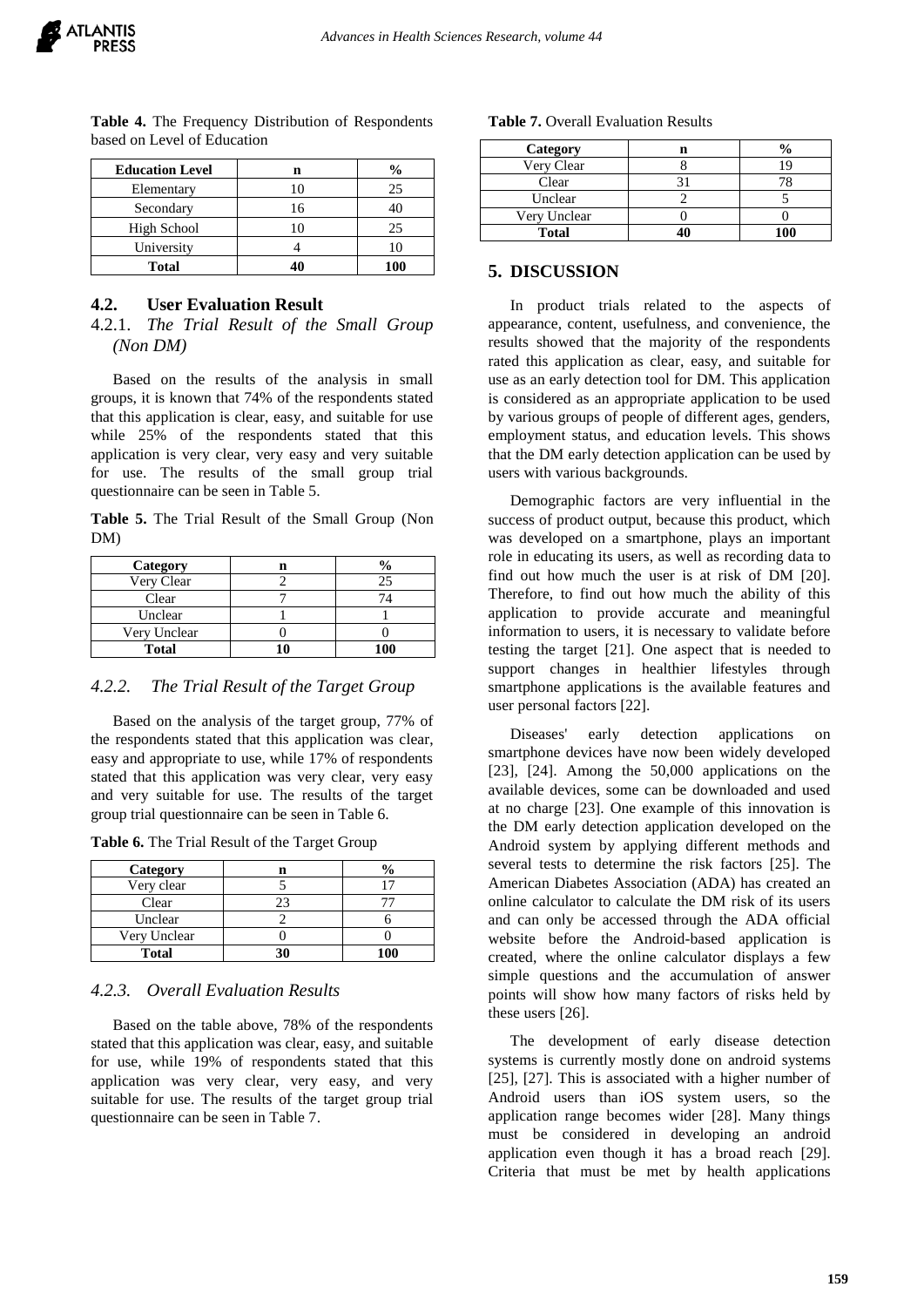

include ease and acceptance, portability, ease of operation, and ease of learning on existing information [30].

Fijacko et.al argues that the application design that must be considered by health application developers includes visualization, font size, and button size [25]. Associated with the concept of delivering messages, the appearance of the application is one important factor that must be considered. To facilitate the delivery of messages, a combination of elements that can function together is certainly very necessary [16]. The research that has been carried out by Teo et.al shows that the users of health early detection applications want applications that have features that are easy to use, easy to operate, and have social connectivity. Another thing to consider besides the appearance of the health screening application is its ability to securely store the user's personal information and medical history [31].

The development of this application aims to globally suppress the morbidity, mortality, and complications due to DM [32]. The increase in DM complications is caused by the majority of patients who have not been diagnosed before (by 50%, according to the study of Venugopal, et al.) [33]. The existence of this innovation is expected to provide an input for health policies related to non-communicable diseases (NCDs), especially DM [25]. Reducing health disparities is certainly easier to implement when implementing multidisciplinary interactions between policy strategies and digital technology [27]. This strategy is considered effective because it does not require high costs to access the health screening application widely [28]. In addition, the application has the potential to prevent the burden of chronic disease in the world because of its effectiveness in improving the degree of public health without the constraints of distance and time [30], [34], [35]. The development of early DM detection applications on smartphones can influence the prevention of type 2 DM through the promotion of a healthier lifestyle and the special attention given to the prevention of DM complications [36]. Also, the application of DM early detection will help the public to find out how much risks of DM potential they have [37].

# **6. CONCLUSION**

This study found that majority of respondents stated that the application was clear, easy, and suitable to be used. The application is deemed to be worthy to be used by a various kinds of people in the society, no matter what their ages, genders, occupations, and education backgrounds are.

#### **AUTHORS' CONTRIBUTIONS**

RWG, SK, HEW contributed to concept, design the study, data collection, data analysis, and writing the manuscript. Meanwhile, LWY contributed to the data analysis and review.

# **ACKNOWLEDGMENTS**

The authors express the gratitude to Universitas Negeri Malang for giving financial support to this study.

#### **REFERENCES**

- [1] H. Du *et al.*, "Fresh fruit consumption in relation to incident diabetes and diabetic vascular complications : A 7-y prospective study of 0 . 5 million Chinese adults," vol. 300, pp. 1–19, 2017.
- [2] A. Sofía, J. Andreassen, J. Halling, and P. Grandjean, "Journal of Clinical & Translational Endocrinology Prevalence of prediabetes and type 2 diabetes in two non-random populations aged 44 – 77 years in the Faroe Islands," *J. Clin. Transl. Endocrinol.*, vol. 16, no. March, p. 100187, 2019.
- [3] S. S. Hui, G. P. Hui, and Y. J. Xie, "Association between Physical Activity Knowledge and Levels of Physical Activity in Chinese Adults with Type 2 Diabetes," pp. 1–15, 2014.
- [4] A. E. Uloko, B. M. Musa, and M. A. Ramalan, "Prevalence and Risk Factors for Diabetes Mellitus in Nigeria : A Systematic Review and Meta-Analysis," *Diabetes Ther.*, vol. 9, no. 3, pp. 1307–1316, 2018.
- [5] B. Feng, C. Huang, J. Cao, Z. Dong, F. Liu, and L. Ji, "ScienceDirect Diabetes awareness , treatment , control rates and associated risk factors among Beijing residents in 2011 : A cross-sectional survey," *Chronic Dis. Transl. Med.*, vol. 2, no. 3, pp. 147–158, 2016.
- [6] L. Mihardja, U. Soetrisno, and S. Soegondo, "Prevalence and clinical profile of diabetes mellitus in productive aged urban Indonesians," *J. Diabetes Investig.*, vol. 5, no. 5, pp. 507–512, 2014.
- [7] IDF, *IDF Diabetes Atlas*. 2015.
- [8] IDF, *IDF Diabetes Atlas Eighth edition 2017*. 2017.
- [9] A. Ferrer, F. Formiga, O. Cunillera, T. Badia, X. Corbella, and O. S. Group, "Prevalence of Prediabetes and Associated Factors in the Oldest Old . A Cross Sectional Study in the Octabaix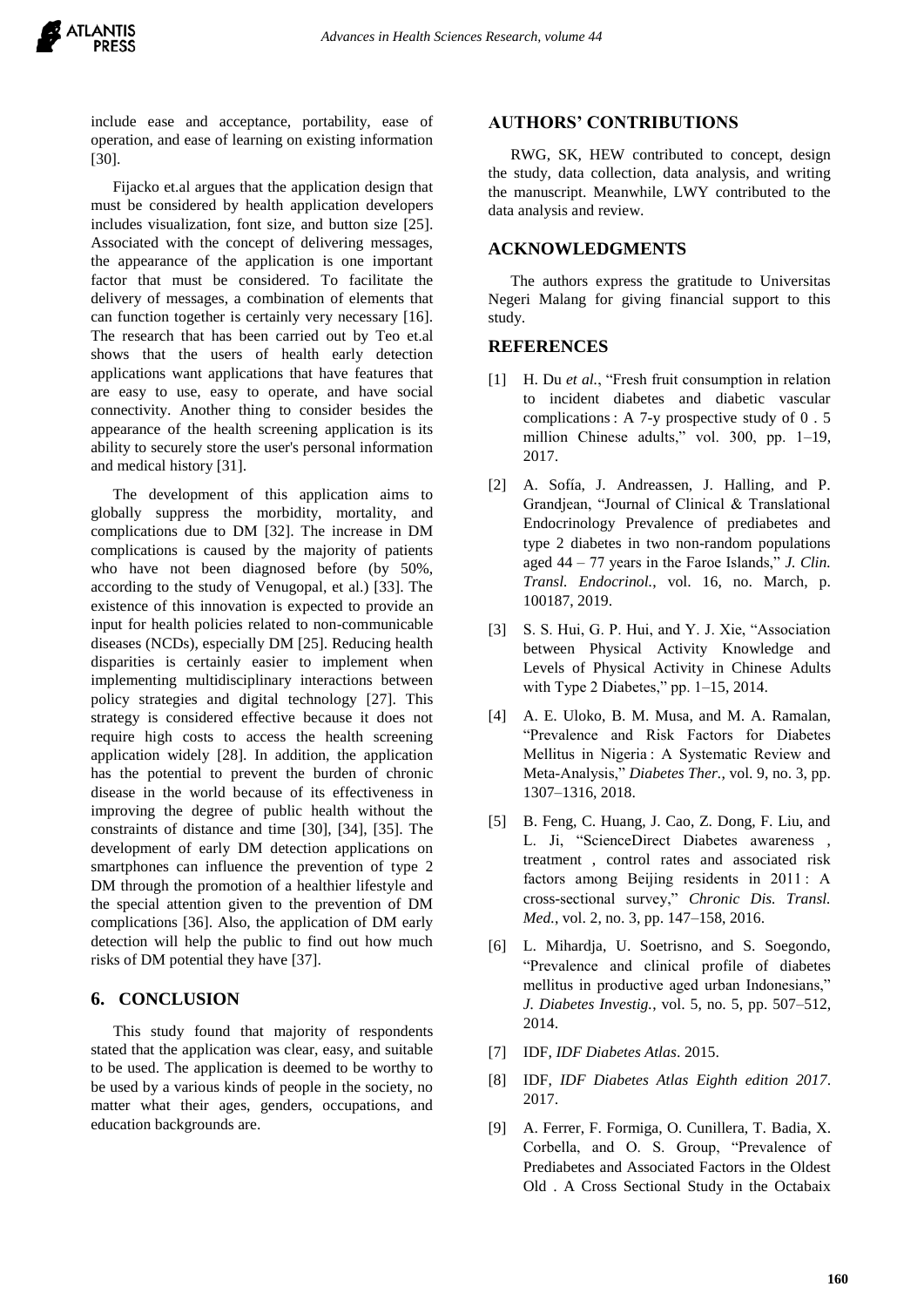Cohort \* ria Padr o Gl o," vol. 11, pp. 90–94, 2017.

- [10] Kemenkes RI, "Situasi dan Analisis Diabetes," *Pusat Data dan Informasi Kementerian Kesehatan RI*. p. 2, 2014.
- [11] Badan Penelitian dan Pengembangan Kesehatan, "Riset Kesehatan Dasar (RISKESDAS) 2013," *Lap. Nas. 2013*, pp. 1–384, 2013.
- [12] I. Arikpo *et al.*, "Development of a Mobile Software Tool for Diabetes Diagnosis," vol. 5, no. 3, pp. 1–8, 2018.
- [13] A. H. Al-saeed *et al.*, "An Inverse Relationship Between Age of Type 2 Diabetes Onset and Complication Risk and Mortality : The Impact of Youth-Onset Type 2 Diabetes," vol. 39, no. May, pp. 823–829, 2016.
- [14] D. Preuveneers, Y. Berbers, and W. Joosen, "The Future of Mobile E-health Application Development : Exploring HTML5 for Contextaware Diabetes Monitoring," *Procedia - Procedia Comput. Sci.*, vol. 21, pp. 351–359, 2013.
- [15] I. S. Okosun and R. Lyn, "Prediabetes awareness , healthcare provider ' s advice , and lifestyle changes in American adults," *Int. J. Diabetes Mellit.*, vol. 3, no. 1, pp. 11–18, 2015.
- [16] A. A. Alaqeel, "International Journal of Pediatrics and Pediatric diabetes in Saudi Arabia : Challenges and potential solutions . A review article," *Int. J. Pediatr. Adolesc. Med.*, no. xxxx, 2019.
- [17] A. Sophie, T. Thomsen, T. Jensen, C. Schiøtz, H. Langberg, and I. Egerod, "Journal of Clinical & Translational Endocrinology The influence of diabetes distress on digital interventions for diabetes management in vulnerable people with type 2 diabetes : A qualitative study of patient perspectives," *J. Clin. Transl. Endocrinol.*, vol. 9, pp. 41–47, 2017.
- [18] Gayatri, R.W. "Development Of Android-Based Applications For Early Detection Diabetes Mellitus." 2018.
- [19] Lukiati Komala, Evi Novianti, Priyo Subekti, "STRATEGI PEMILIHAN MEDIA PROMOSI KESEHATAN DALAM PENANGGULANGAN HIV/AIDS DI KABUPATEN GARUT" Acta diurnA ,Vol 10 No . 2, 34–43, 2014.
- [20] A. Saleh, M. Mosa, I. Yoo, and L. Sheets, "A Systematic Review of Healthcare Applications

for Smartphones," *BMC Med. Inform. Decis. Mak.*, vol. 12, no. 1, p. 1, 2012.

- [21] C. L. Ventola, "Mobile Devices and Apps for Health Care Professionals : Uses and Benefits," vol. 39, no. 5, pp. 356–364, 2014.
- [22] D. D. C. Id. K. Robinson, J. Forbes, and S. Hayes, *Experiences of mobile health in promoting physical activity : A qualitative systematic review and meta-ethnography*. 2018.
- [23] K. Yousaf *et al.*, "Mobile-Health Applications for the Efficient Delivery of Health Care Facility to People with Dementia ( PwD ) and Support to Their Carers : A Survey," vol. 2019, 2020.
- [24] S. C. Mathews, M. J. Mcshea, C. L. Hanley, A. Ravitz, A. B. Labrique, and A. B. Cohen, "Digital health : a path to validation," *npj Digit. Med.*, no. April, pp. 1–9, 2019.
- [25] N. Fijacko, P. P. Brzan, and G. Stiglic, "Mobile Applications for Type 2 Diabetes Risk Estimation : a Systematic Review," 2015.
- [26] H. Bang, A.M. Edwards, A.S.Bomback, C.M. Ballantyne, D. Brillion, M.A. Callahan, S.M. Teusch, A.S. Mushlin and L.M. Kern, "A patient self-assessment diabetes screening score," vol. 151, no. 11, pp. 775–783, 2013.
- [27] G. N. Graham, M. Ostrowski, and A. B. Sabina, "Population health-based approaches to utilizing digital technology : a strategy for equity," *J. Public Health Policy*, vol. 37, no. 2, pp. 154– 166.
- [28] C. Hou, B. Carter, J. Hewitt, T. Francisa, and S. Mayor, "Do Mobile Phone Applications Improve Glycemic Control ( HbA 1c ) in the Selfmanagement of Diabetes ? A Systematic Review , Meta-analysis , and GRADE of 14 Randomized Trials," vol. 39, no. November, pp. 2089–2095, 2016.
- [29] K. L. Masconi, T. E. Matsha, R. T. Erasmus, and A. P. Kengne, "Recalibration in Validation Studies of Diabetes Risk Prediction Models : A Systematic Review," pp. 347–369, 2015.
- [30] S. H. Guo, H. Chang, and C. Lin, "Computers in Industry Impact of Mobile Diabetes Self-Care System on patients ' knowledge , behavior and efficacy," *Comput. Ind.*, vol. 69, pp. 22–29, 2015.
- [31] C. H. Teo, C. J. Ng, and A. White, "What Do Men Want from a Health Screening Mobile App ? A Qualitative Study," pp. 1–17, 2017.
- [32] G. Johanna, M. Vandersmissen, and L. Godderis,